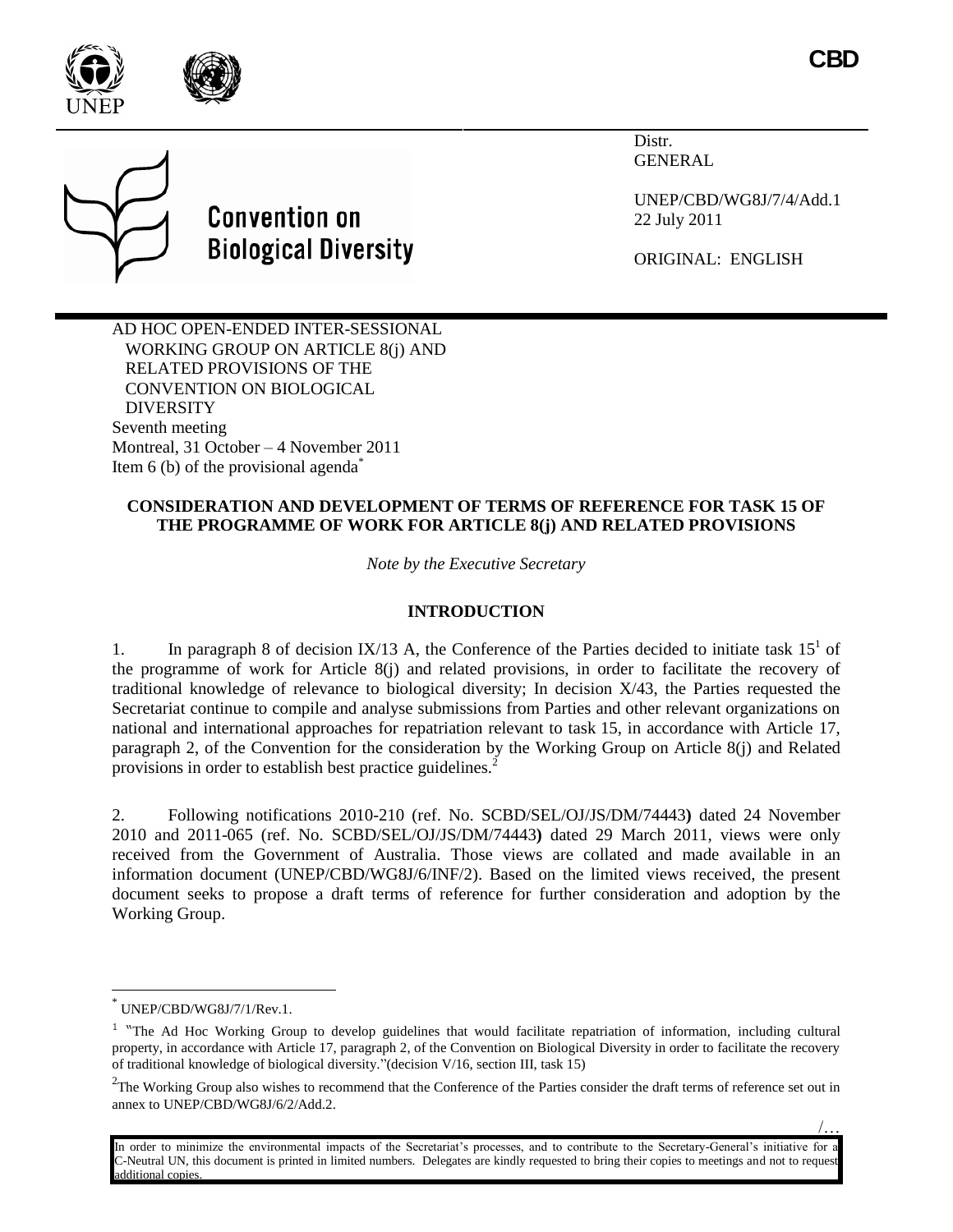3. To that end, section I below contains proposed draft recommendations, including a draft terms of reference for the consideration of the Working Group, and section II summarizes the views received.

4. Furthermore, to ensure harmonization and coordination with other related international processes, a document of the World Intellectual Property Organization has been made available as an information document. WIPO/GRTKF/IC/17/INF/9, concerning *a list and brief technical explanation of various forms in which traditional knowledge may be found, h*as been made available as a useful contribution concerning the related issue of repatriation and the forms in which traditional knowledge may be found including in cultural property.

### **I. DRAFT RECOMMENDATION FOR THE CONSIDERATION OF THE WORKING GROUP**

The Working Group on Article 8(j) and Related Provisions may wish to recommend that the Conference of the Parties:

*Decides* to adopt the following terms of reference to advance task 15 in the light of other related and ongoing activities.

# **TERMS OF REFERENCE FOR TASK 15 OF THE PROGRAMME OF WORK ON ARTICLE 8(j) AND RELATED PRIVISIONS**

1. The purpose of task 15 is to develop guidelines that would facilitate repatriation of information, including cultural property, in accordance with Article 17, paragraph 2, of the Convention on Biological Diversity, in order to facilitate the recovery of traditional knowledge of biological diversity.

2. Task 15 is to be interpreted in accordance with the provisions of the Convention and, in particular in light of Article 8(j) and related provisions.

3. Task 15 is intended to build on, and enhance, existing repatriation activities undertaken by Parties, Governments and other entities including museums, databases, registers, gene banks, etc.

4. Stakeholders include:

(a) Parties and Governments;

(b) Museums and other collections containing information on the knowledge, innovations and practices of indigenous and local communities relevant for conservation and sustainable use;

(c) Relevant international organizations, and in particular the United Nations Permanent Forum on Indigenous Issues (UNPFII), the United Nations Educational, Scientific and Cultural Organization (UNESCO), and the World Intellectual Property Organization (WIPO);

- (d) Representatives of indigenous and local communities;
- (e) Relevant NGOs with expertise on these issues.
- 5. The Secretariat shall:

(a) Compile and analyze submissions by Parties and other relevant organizations on national and/or international approaches for repatriation relevant to task 15, for consideration by the Working Group on Article  $8(i)$  at its eighth meeting, in order to establish best practices learned;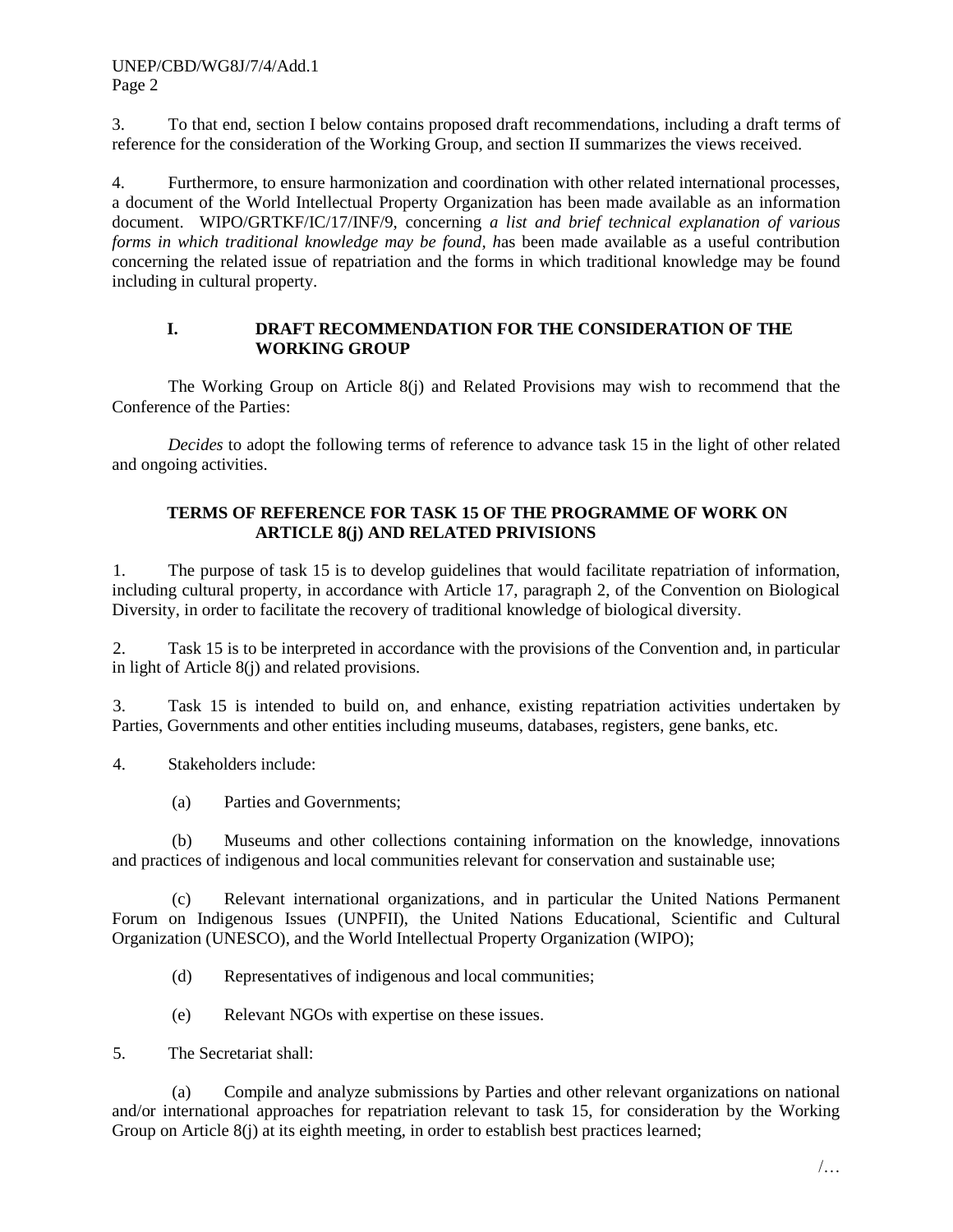(b) Based on best practices, and advice from the Working Group, the Secretariat may develop for the consideration of the Working Group on Article 8(j) and Related Provisions:

- (i) Best-practice guidelines for the initiation of national repatriation of information, including cultural property, in accordance with Article 17, paragraph 2, of the Convention on Biological Diversity, in order to facilitate the recovery of traditional knowledge of biological diversity; and
- (ii) Best-practice guidelines or a framework for the initiation of international repatriation of information, including cultural property, in accordance with Article 17, paragraph 2, of the Convention on Biological Diversity, in order to facilitate the recovery of traditional knowledge of biological diversity.

6. Parties, Governments, international organizations, indigenous and local community organizations and non-Governmental organizations are requested to communicate to the Secretariat information on bestpractice models for the repatriation of information and cultural property relevant to task 15.

7. The Working Group on Article 8(j) and Related Provisions, based on information received, will consider at its eighth meeting, best-practice guidelines for the initiation of national repatriation of information, including cultural property and based on this, also consider best-practice guidelines or a framework for the initiation of international repatriation of information, including cultural property.

# **II. VIEWS RECEIVED**

8. **Australia** suggested in its submission that task 15 should be initiated through a request to Parties to submit national approaches for compilation and then consideration, in order to establish best practices learned. Australia also notes that it has a national programme on the return of indigenous cultural property (RICP) and is happy to share information about this programme including the principles and processes. However, Australia also emphasizes that the initiation of task 15 should be fully considered within the in-depth review of the programme of work for Article 8(j) and related provisions.

9. Australia goes on to explain the nature of the domestic programme which represents a collaborative effort between the Australian and State/Northern Territory governments and the Australian museums sector to resolve the issues surrounding collections of ancestral remains and secret sacred objects held in Australian Government museum collections.

10. The programme aims to expedite the repatriation of indigenous human remains and secret sacred objects from their collections to indigenous communities of origin.

11. The return of indigenous cultural property programme is intended to enhance existing repatriation activities undertaken by museums and does not apply to holdings overseas. The programme supports the repatriation of provenanced ancestral remains and secret sacred objects and/or the transfer of ownership where the community may ultimately decide to leave cultural property in the custody of the museum. It also supports provenance research and improved national coordination of repatriation activity.

12. The structure of the national repatriation programme includes two funding sub-categories:

(a) The Museum Support Programme provides funds for museums to prepare collections for return to indigenous communities and includes activities such as engagement of consultants; appointment of staff; research of collections; liaison with other museums and communities; field visits; visits by community representatives for identification purposes; transportation costs; freight; and packing materials;